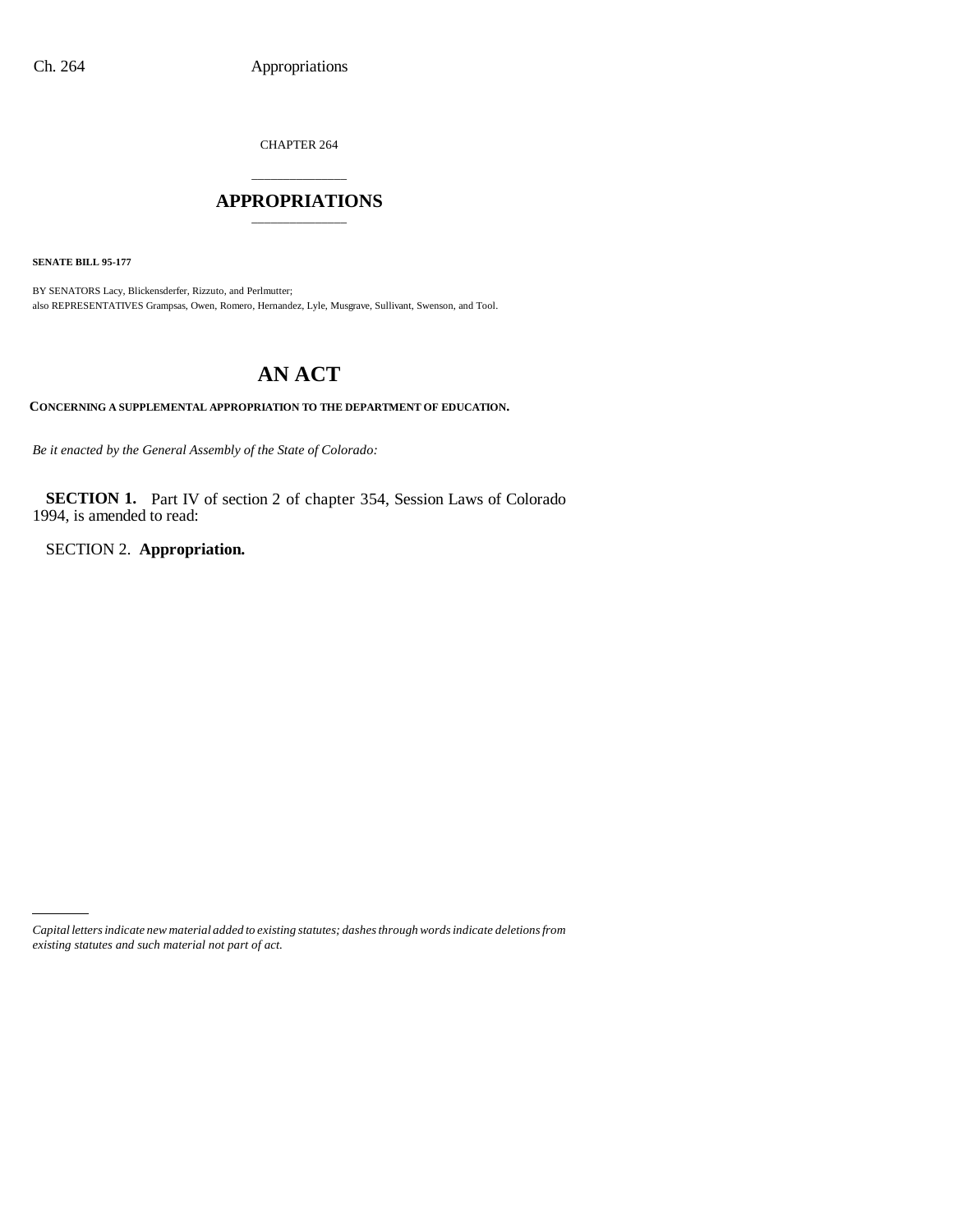| <b>APPROPRIATION FROM</b> |              |                |                 |              |                 |                |  |
|---------------------------|--------------|----------------|-----------------|--------------|-----------------|----------------|--|
| <b>ITEM &amp;</b>         | <b>TOTAL</b> | <b>GENERAL</b> | <b>GENERAL</b>  | CASH         | <b>CASH</b>     | <b>FEDERAL</b> |  |
| <b>SUBTOTAL</b>           |              | <b>FUND</b>    | <b>FUND</b>     | <b>FUNDS</b> | <b>FUNDS</b>    | <b>FUNDS</b>   |  |
|                           |              |                | <b>« EXEMPT</b> |              | <b>« EXEMPT</b> |                |  |

**PART IV DEPARTMENT OF EDUCATION**

## **(1) DEPARTMENT AND LIBRARY ADMINISTRATION 18, 19**

| Administration                | 6,155,537 | 5,039,812 | $102,149$ <sup>a</sup> | $1,013,576$ (T) <sup>b</sup> |        |
|-------------------------------|-----------|-----------|------------------------|------------------------------|--------|
| Salary Survey, Anniversary    |           |           |                        |                              |        |
| Increases and Shift           |           |           |                        |                              |        |
| Differential                  | 256,589   | 243,118   | $13,471$ $\degree$     |                              |        |
| <b>ADP</b> Capital Outlay     | 323,000   | 225,800   | $10,125$ $\degree$     |                              | 87,075 |
| Office of Professional        |           |           |                        |                              |        |
| Services                      | 1,302,321 |           | 1,243,450              | $58,871$ <sup>d</sup>        |        |
|                               | 1,320,321 |           | 953,542 <sup>c</sup>   | 366,779 $^{\rm d}$           |        |
| Alternative Teacher           |           |           |                        |                              |        |
| Certification                 | 150,000   |           |                        | 150,000 °                    |        |
| Telecommunications            |           |           |                        |                              |        |
| Program                       | 100,453   | 100,453   |                        |                              |        |
| Library Materials             | 63,899    | 63,899    |                        |                              |        |
| <b>Adult Literacy Program</b> | 5,000     |           |                        | $5,000$ <sup>f</sup>         |        |
| Library for the Blind and     |           |           |                        |                              |        |
| the Physically Handicapped,   |           |           |                        |                              |        |
| Maintenance and               |           |           |                        |                              |        |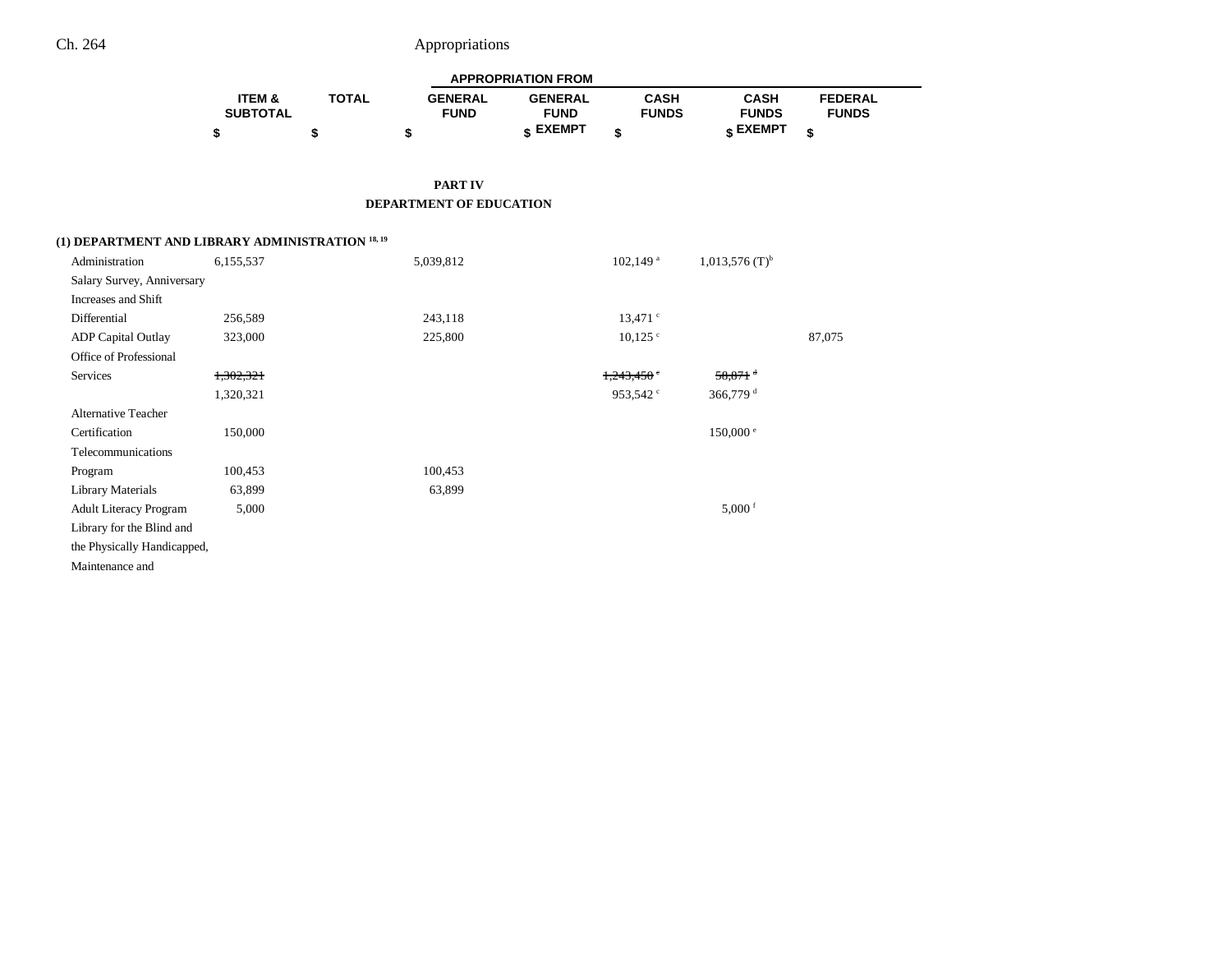| Capitol Complex      |         |           |         |            |         |
|----------------------|---------|-----------|---------|------------|---------|
| <b>Leased Space</b>  | 332,707 |           | 146,392 | 23,289°    | 163,026 |
| Utilities            | 65,000  |           | 65,000  |            |         |
| Computer Information |         |           |         |            |         |
| Network              | 50,000  |           |         | $50,000$ s |         |
|                      |         | 8,804,506 |         |            |         |
|                      |         | 8,822,506 |         |            |         |

a Of this amount, \$57,669 shall be from the Educator Licensure Cash Fund pursuant to Section 22-60.5-112, C.R.S., \$35,480 shall be from the Public School Income Fund

pursuant to Section 22-2-112(1)(i), C.R.S., and \$9,000 shall be from General Education Development Program fees.

<sup>b</sup> Of this amount, \$761,741 shall be from indirect cost recoveries, \$130,224 shall be from the public school transportation appropriation, \$64,071 shall be from the

public school finance total program appropriation, and \$57,540 shall be from the Division of Wildlife.

c These amounts shall be from the Educator Licensure Cash Fund pursuant to Section 22-60.5-112, C.R.S.

<sup>d</sup> This amount shall be from reserves in the Teacher Certification Cash Fund pursuant to 22-60-106, C.R.S.

e This amount shall be from the Minority Alternative Teacher Fund which is comprised of grants and donations.

f This amount shall be from the Adult Literacy Cash Fund which is comprised of grants and donations.

<sup>g</sup> This amount shall be from grants and donations.

#### **(2) DISTRIBUTIONS**

| <b>Regional Systems</b>    | 1,687,973 | 1,687,973 |
|----------------------------|-----------|-----------|
| Colorado Reference         |           |           |
| Center                     | 1,138,689 | 1,138,689 |
| Interlibrary Loan          | 162,006   | 162,006   |
| <b>County Equalization</b> | 134,114   | 134,114   |
| <b>Emeritus Retirement</b> | 500,410   | 500,410   |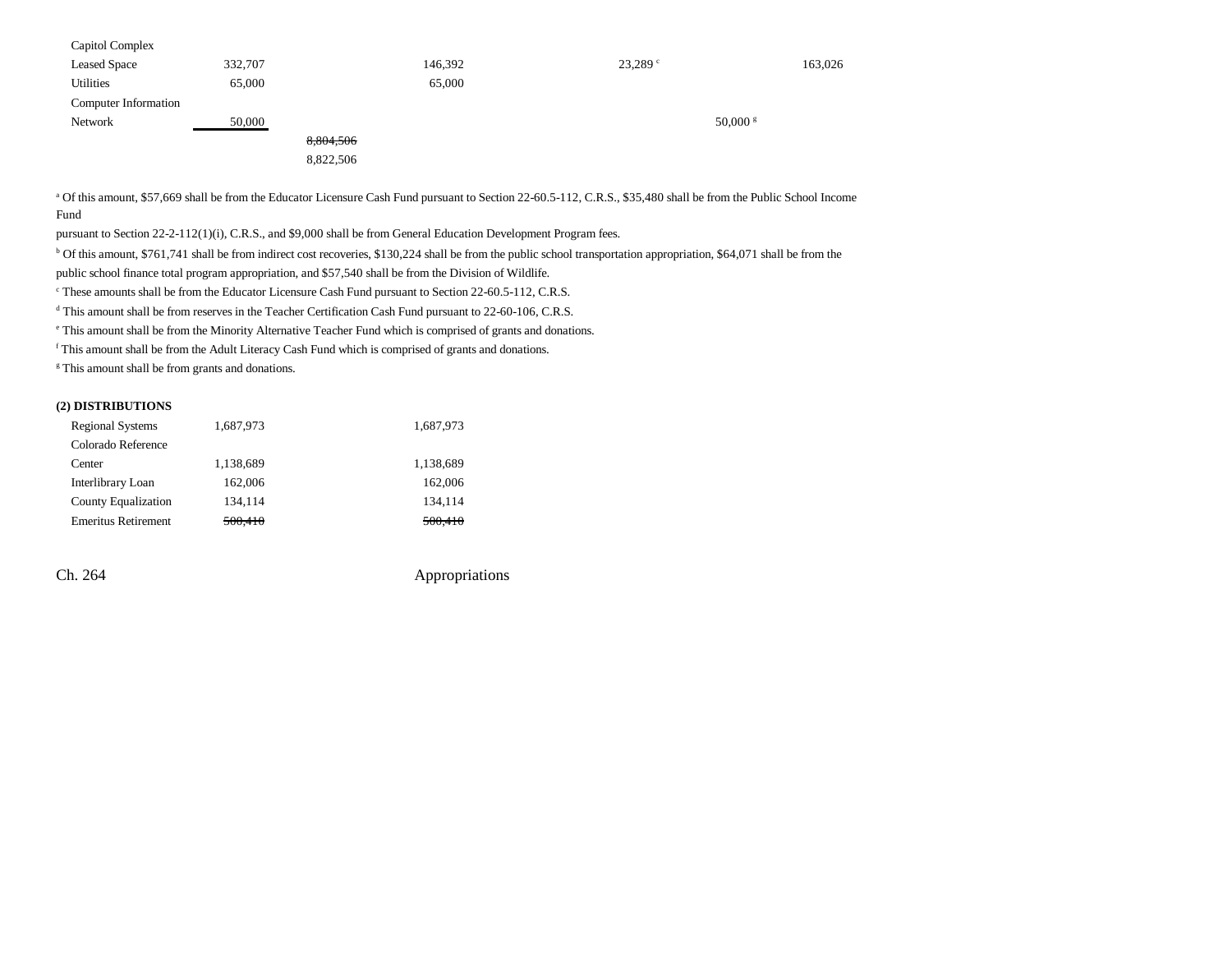|                       |                           |              |                               | <b>APPROPRIATION FROM</b>     |                             |                             |                                |
|-----------------------|---------------------------|--------------|-------------------------------|-------------------------------|-----------------------------|-----------------------------|--------------------------------|
|                       | ITEM &<br><b>SUBTOTAL</b> | <b>TOTAL</b> | <b>GENERAL</b><br><b>FUND</b> | <b>GENERAL</b><br><b>FUND</b> | <b>CASH</b><br><b>FUNDS</b> | <b>CASH</b><br><b>FUNDS</b> | <b>FEDERAL</b><br><b>FUNDS</b> |
|                       | \$                        | \$           | \$                            | $$$ EXEMPT                    | \$                          | \$ EXEMPT                   | \$                             |
|                       |                           |              |                               |                               |                             |                             |                                |
|                       | 402,072                   |              | 402,072                       |                               |                             |                             |                                |
| Boards of Cooperative |                           |              |                               |                               |                             |                             |                                |
| Services              | 170,000                   |              | 170,000                       |                               |                             |                             |                                |
| Special Contingency   |                           |              |                               |                               |                             |                             |                                |
| Reserve               | 2,200,000                 |              | 2,200,000                     |                               |                             |                             |                                |
|                       | 3,305,539                 |              | 3,305,539                     |                               |                             |                             |                                |
| Public Schools of     |                           |              |                               |                               |                             |                             |                                |
| Choice                | 300,000                   |              |                               |                               |                             | 300,000 $(T)^a$             |                                |
| Comprehensive Health  |                           |              |                               |                               |                             |                             |                                |
| Education             | 300,000                   |              |                               |                               |                             | 300,000 $(T)^b$             |                                |
|                       |                           | 6,593,192    |                               |                               |                             |                             |                                |
|                       |                           | 7,600,393    |                               |                               |                             |                             |                                |

a This amount shall be from the Public Schools of Choice Fund.

 $^{\rm b}$  This amount shall be from the Comprehensive Health Education Fund.

### **(3) PUBLIC SCHOOL FINANCE**

Total

|                                | <del>14.800.000</del> * | 34,004,495 <sup>b</sup> |
|--------------------------------|-------------------------|-------------------------|
| 1.416.475.360<br>1.393.945.319 | 7.525.546 <sup>a</sup>  | 15.004.495 <sup>b</sup> |

Public School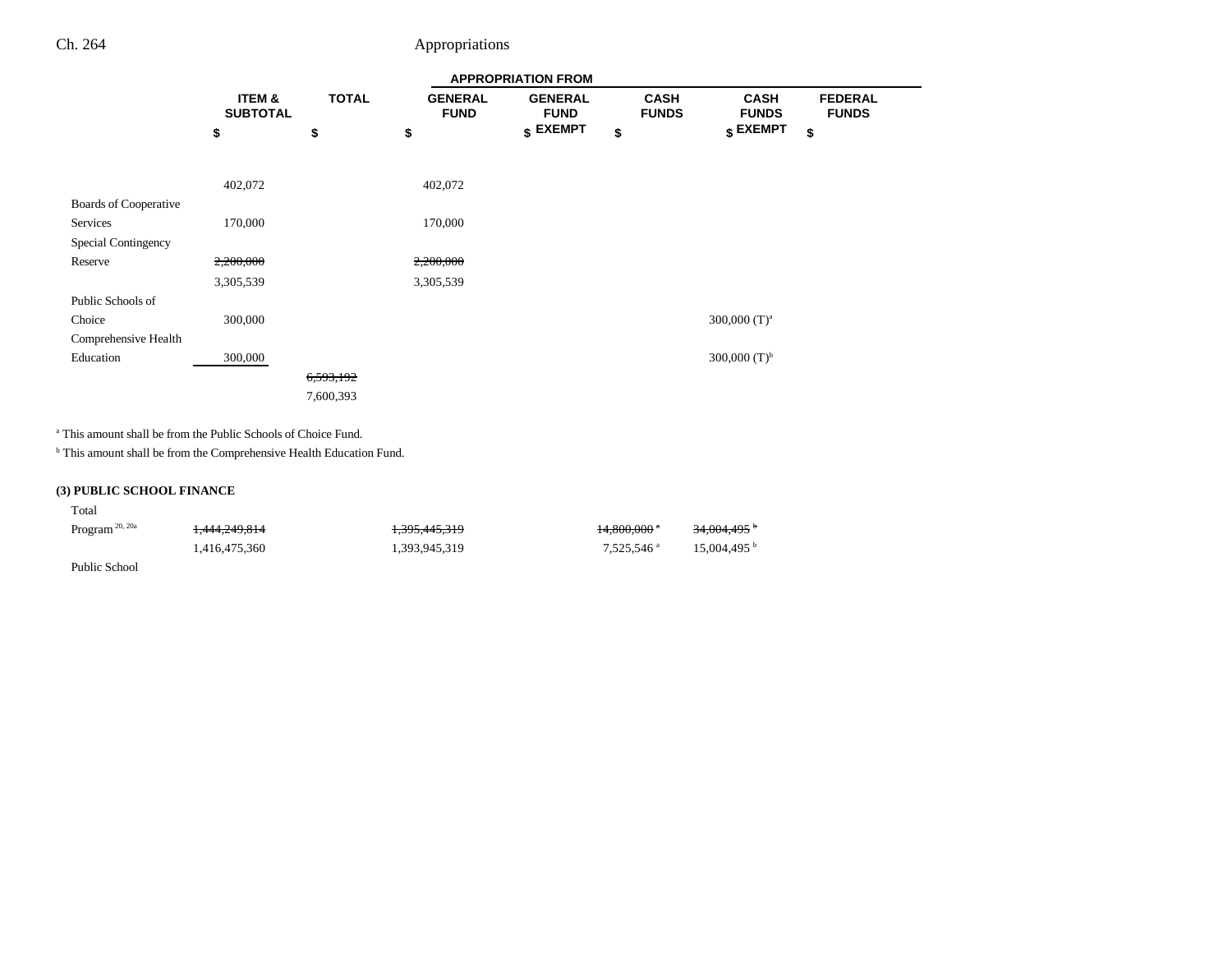| Transportation                     | 33,760,204 | 32,760,204    | $1,000,000$ (L) <sup>c</sup> |            |
|------------------------------------|------------|---------------|------------------------------|------------|
|                                    | 35,260,204 | 32,826,173    | $2,434,031$ (L) <sup>c</sup> |            |
| English Language                   |            |               |                              |            |
| Proficiency                        | 3,139,180  | 2,601,598     | 242,582 $(T)^d$              | 295,000    |
| Education of                       |            |               |                              |            |
| Exceptional Children <sup>21</sup> | 89,252,605 | 56,389,983    | 336,000 $^{\circ}$           | 32,526,622 |
|                                    |            | 1,570,401,803 |                              |            |
|                                    |            | 1,544,127,349 |                              |            |

a This amount shall be from school lands moneys.

<sup>b</sup> Of this amount, \$10,200,000 \$5,004,495 shall be from school lands moneys derived from property sales, \$20,000,000 AND \$10,000,000 shall be from federal mineral leasing

revenues, and \$3,804,495 shall be from reserves in school lands and federal mineral lease revenues.

<sup>e</sup> This amount represents an estimate of categorical program support funds to be replaced with local property tax revenue pursuant to Section 22-44-103.5(2)(c)(III),

C.R.S., and pursuant to Section 22-53-114(4)(a), 22-54-107(2), C.R.S.

d This amount shall be from federal funds appropriated in the Department of Human Services.

e Of this amount, \$281,000(T) shall be from federal funds appropriated in the Department of Human Services, and \$55,000 shall be from a private grant.

#### **(4) APPROPRIATED SPONSORED PROGRAMS**

| Sponsored Programs <sup><math>22</math></sup> 137,256,941 |           |             |  | $661.020$ <sup>a</sup> | 2.146.197 <sup>b</sup> | 134.449.724 |
|-----------------------------------------------------------|-----------|-------------|--|------------------------|------------------------|-------------|
| Elementary and Secondary                                  |           |             |  |                        |                        |             |
| <b>Education Block Grant</b>                              | 5.644.149 |             |  |                        |                        | 5.644.149   |
|                                                           |           | 142,901,090 |  |                        |                        |             |

a This amount shall be from fees and charges for workshops, conferences, training programs, and seminars.

<sup>b</sup> Of this amount, \$225,801(T) shall be from funds appropriated in the Department of Corrections, \$1,307,000(T) shall be from federal funds appropriated in the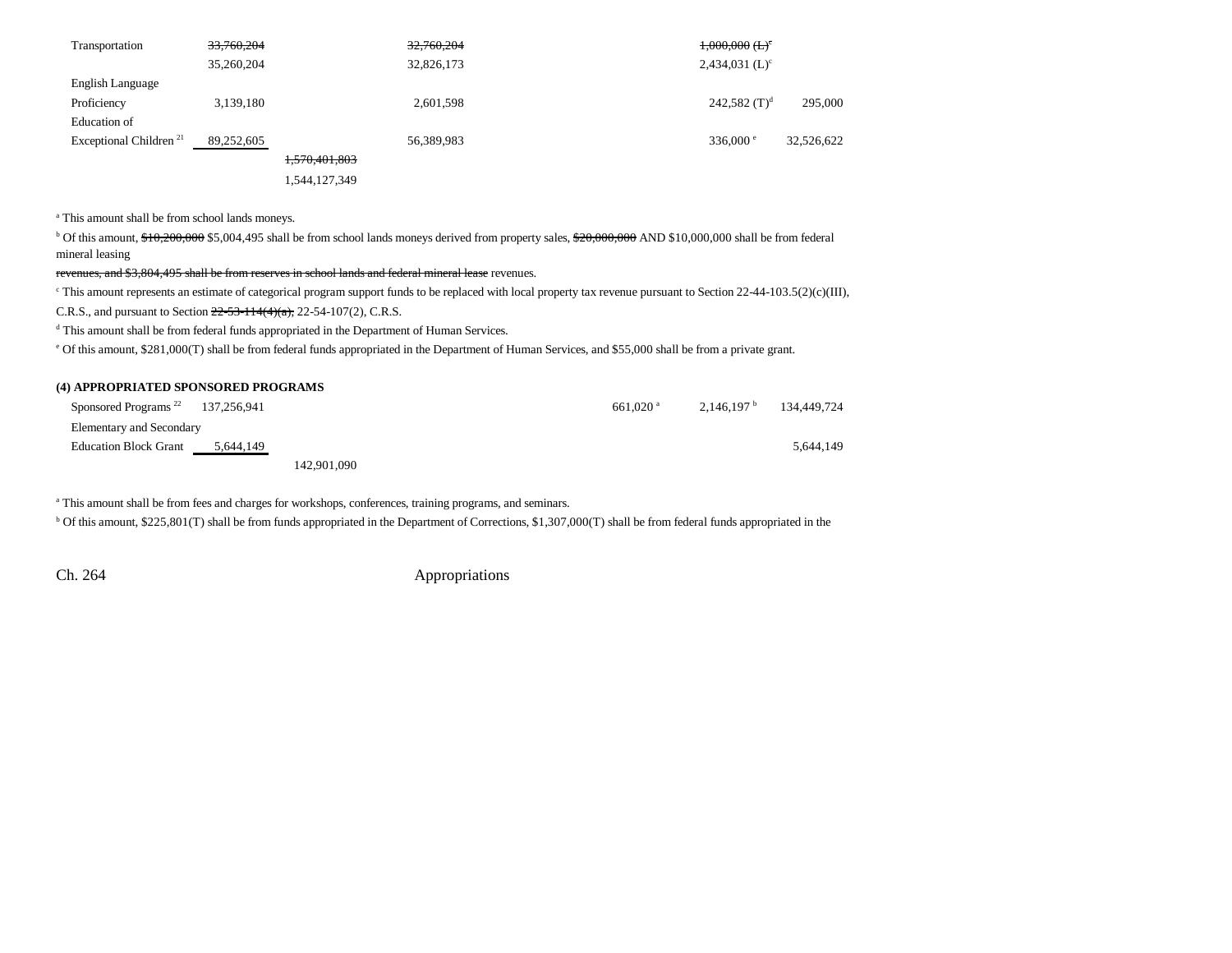|                   |              |                | <b>APPROPRIATION FROM</b> |              |                 |                |  |
|-------------------|--------------|----------------|---------------------------|--------------|-----------------|----------------|--|
| <b>ITEM &amp;</b> | <b>TOTAL</b> | <b>GENERAL</b> | <b>GENERAL</b>            | CASH         | <b>CASH</b>     | <b>FEDERAL</b> |  |
| <b>SUBTOTAL</b>   |              | <b>FUND</b>    | <b>FUND</b>               | <b>FUNDS</b> | <b>FUNDS</b>    | <b>FUNDS</b>   |  |
|                   |              |                | c EXEMPT                  |              | <b>« EXEMPT</b> |                |  |

٠

Department of Human Services, \$159,138(T) shall be from federal funds appropriated in the Department of Public Safety, \$8,000(T) shall be from federal funds appropriated

in the Department of Transportation, and \$446,258 shall be from miscellaneous grants and donations.

#### **(5) SCHOOL FOR THE DEAF AND THE BLIND**

### **(A) School Operations 23**

| <b>Personal Services</b>   | 5,678,086     |           |                              |
|----------------------------|---------------|-----------|------------------------------|
|                            | $(144.3$ FTE) |           |                              |
| <b>Exempt Staff Salary</b> |               |           |                              |
| Increases                  | 65,548        |           |                              |
| <b>Operating Expenses</b>  | 308,645       |           |                              |
| Utilities                  | 225,265       |           |                              |
|                            | 6,277,544     | 5,268,935 | $1,008,609$ (T) <sup>a</sup> |
|                            |               | 5,352,742 | 924,802 $(T)^a$              |

<sup>a</sup> Of this amount, \$924,500 \$840,693 shall be from the public school finance total program appropriation, and \$84,109 shall be from federal Child Nutrition Act

funds appropriated

in Sponsored Programs.

#### **(B) Special Purpose**

Fees and Conferences 67,500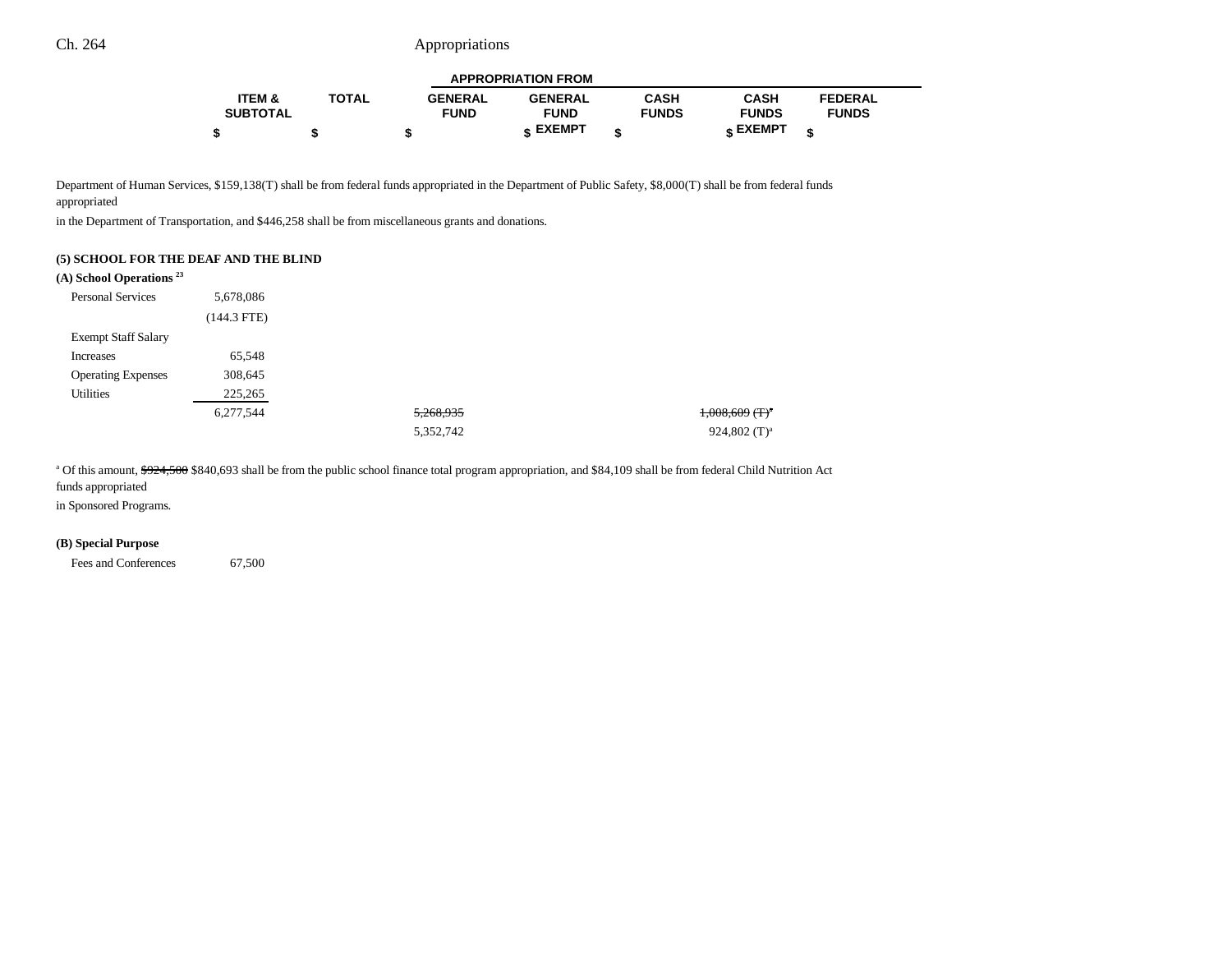| Summer Olympics |             |                       |                   |
|-----------------|-------------|-----------------------|-------------------|
| Housing         | 10,000      |                       |                   |
| Grants          | 470,806     |                       |                   |
|                 | $(7.7$ FTE) |                       |                   |
|                 | 548,306     | $77,500$ <sup>a</sup> | 470,806 $(T)^{b}$ |
|                 |             |                       |                   |

<sup>a</sup> Of this amount, \$67,500 shall be from fees and charges for workshops and conferences, and \$10,000 shall be from housing reimbursements. <sup>b</sup> This amount shall be from miscellaneous federal funds appropriated elsewhere in Sponsored Programs.

6,825,850

## **TOTALS PART IV**

| <b>(EDUCATION) 8</b> | <del>\$1,735,526,441</del> | <del>\$1,504,343,705</del> | \$16.931.004 | <del>\$41,086,136</del> \$173,165,596 |  |
|----------------------|----------------------------|----------------------------|--------------|---------------------------------------|--|
|                      | \$1,710,277,188            | \$1,504,000,682            | \$9,366,642  | $$23,744,268$ <sup>a</sup>            |  |

<sup>a</sup> Of this amount,  $\frac{65,316,512}{5,232,705}$  contains a (T) notation, and  $\frac{41,000,000}{5,2434,031}$  contains an (L) notation.

**FOOTNOTES** -- The following statements are referenced to the numbered footnotes throughout section 2.

- 8 (Governor lined through this provision. See L. 94, p. 2992.)
- 18 Department of Education, Department and Library Administration -- The Department is expected to submit its FY 1995-96 budget request to the Office of State Planning and Budgeting for review in accordance with Sections 24-37-301 and 24-1-110, C.R.S. It is expected that the Department's budget request receive the same scrutiny as other budget requests by the Office of State Planning and Budgeting and that the Department's request for General Fund moneys, as approved by the Governor, be included in the total General Fund request for all departments for FY 1995-96.
- 19 Department of Education, Department and Library Administration -- The State Board of Education is encouraged to consider requiring local school districts to provide achievement testing materials pursuant to Section 22-53-205(1), C.R.S., from funds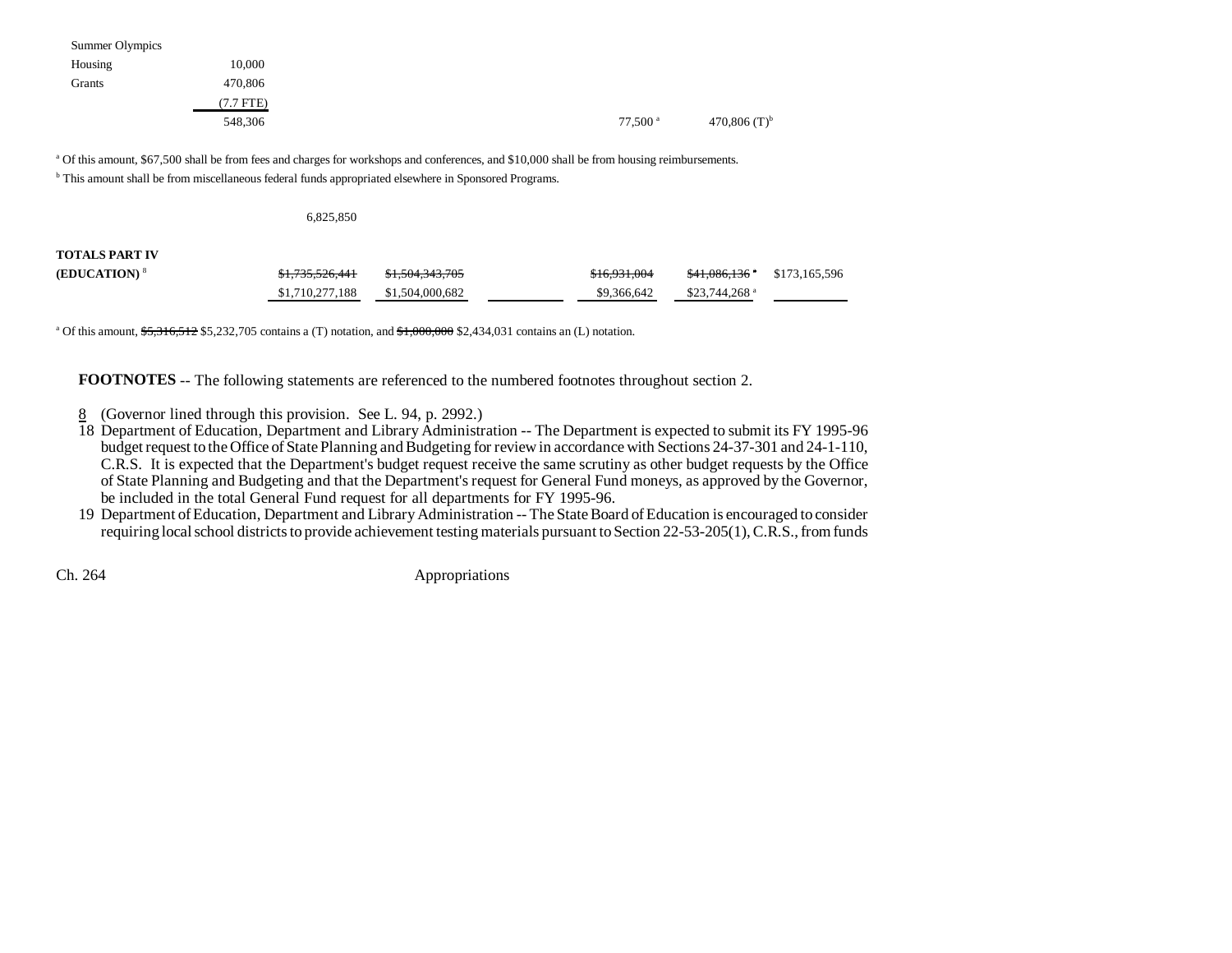| <b>APPROPRIATION FROM</b> |              |                |                 |              |              |                |  |
|---------------------------|--------------|----------------|-----------------|--------------|--------------|----------------|--|
| <b>ITEM &amp;</b>         | <b>TOTAL</b> | <b>GENERAL</b> | <b>GENERAL</b>  | <b>CASH</b>  | <b>CASH</b>  | <b>FEDERAL</b> |  |
| <b>SUBTOTAL</b>           |              | <b>FUND</b>    | <b>FUND</b>     | <b>FUNDS</b> | <b>FUNDS</b> | <b>FUNDS</b>   |  |
|                           |              | ъĐ             | <b>« EXEMPT</b> |              | EXEMPT -     |                |  |

appropriated for minimum equalization. For FY 1994-95, pursuant to Sections 22-53-205(2)(a) and 22-53-408(1), C.R.S., the State Board of Education is requested to use moneys which previously funded achievement testing materials to fund the state's costs to implement part 4 of article 53 of title 22, Colorado Revised Statutes. The Board is also encouraged to consider using state funds which in prior years were allocated for achievement testing materials to instead provide curricular assistance to the local school districts.

- 20 Department of Education, Public School Finance, Total Program -- The minimum state aid for FY 1994-95 is established at \$73.76 per student.
- 20a Department of Education, Public School Finance, Total Program -- The Department is requested to report to the Joint Budget Committee by January 1, 1995, on the extent of implementation of preschool programs and, as part of such report, is requested to report the extent of private sector participation by type of preschool program pursuant to Section 22-28-109, C.R.S.
- 21 Department of Education, Public School Finance, Education of Exceptional Children -- It is the intent of the General Assembly that \$1 million of this appropriation be allocated by the Department to school districts to fund programs for gifted and talented students.
- 22 Department of Education, Appropriated Sponsored Programs, Sponsored Programs -- It is the intent of the General Assembly that no less than 98% of the funds received be distributed or used by the Department for the actual provision of pupil services and that no more than the remaining 2% be spent by the Department for administrative expenses.
- 23 Department of Education, School for the Deaf and the Blind, School Operations -- This appropriation is based on an estimated enrollment of 215 students at the Colorado School for the Deaf and the Blind. It is the intent of the General Assembly that enrollment at the school not significantly exceed 215 students. The Department is requested to report annually to the Joint Budget Committee any variance from this enrollment count.

**SECTION 2.** Section 59 of chapter 154, Session Laws of Colorado 1994, is repealed as follows: